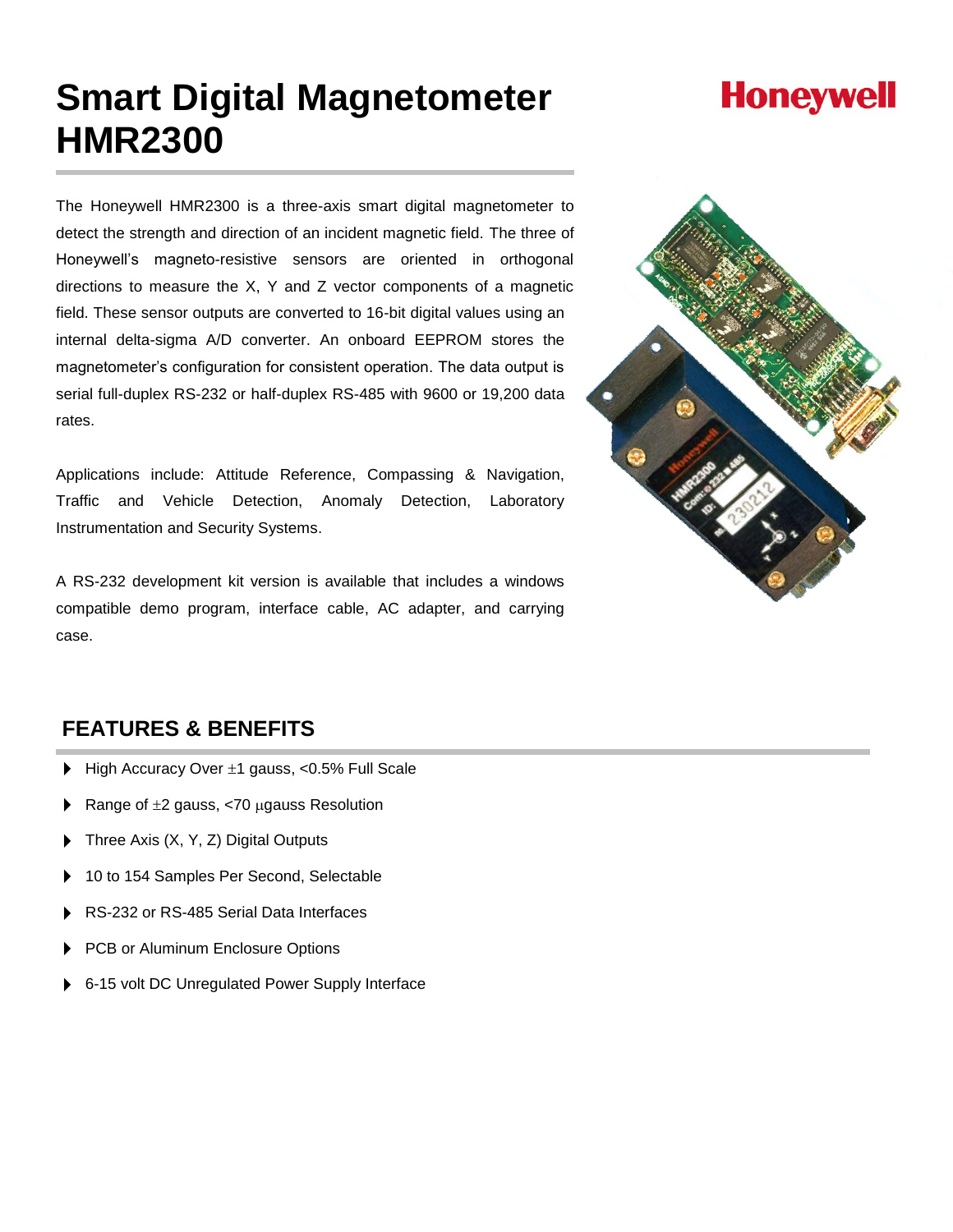### **SPECIFICATIONS**

| <b>Characteristics</b>             | <b>Conditions</b>                                                                                 | Min   | <b>Typ</b>                                                                 | <b>Max</b>                                                  | <b>Units</b> |
|------------------------------------|---------------------------------------------------------------------------------------------------|-------|----------------------------------------------------------------------------|-------------------------------------------------------------|--------------|
| <b>Power Supply</b>                |                                                                                                   |       |                                                                            |                                                             |              |
| Supply Voltage <sup>(3)</sup>      | Pin 9 referenced to Pin 5 (Ground)                                                                | 6.5   |                                                                            | 15                                                          | Volts        |
| Supply Current <sup>(3)</sup>      | Vsupply = $15V$ , with $S/R = On$                                                                 |       | 30                                                                         |                                                             | mA           |
| <b>Temperature</b>                 |                                                                                                   |       |                                                                            |                                                             |              |
| Operating $(3)$                    | Ambient                                                                                           | $-40$ |                                                                            | $+85$                                                       | $^{\circ}C$  |
| Storage $(3)$                      | Ambient, Unbiased                                                                                 | $-55$ |                                                                            | 125                                                         | $^{\circ}C$  |
| <b>Magnetic Field</b>              |                                                                                                   |       |                                                                            |                                                             |              |
| Range <sup>(3)</sup>               | Full Scale (FS), Total Field Applied                                                              | $-2$  |                                                                            | $+2$                                                        | gauss        |
| Resolution <sup>(3)</sup>          | Applied Field to Change Output                                                                    | 67    |                                                                            |                                                             | micro-gauss  |
| Accuracy                           | RSS of All Errors @+25°C<br>$\pm$ 0.8 gauss <sup>(2)</sup><br>$\pm$ 2.0 gauss <sup>(3)</sup>      |       | 0.12<br>1                                                                  | 0.52                                                        | %FS          |
| <b>Linearity Error</b>             | Best Fit Straight Line @+25°C<br>$\pm$ 0.8 gauss <sup>(2)</sup><br>$\pm$ 2.0 gauss <sup>(3)</sup> |       | 0.1<br>1                                                                   | 0.5                                                         | %FS          |
| Hysteresis Error <sup>(2)</sup>    | 3 Sweeps Across $\pm$ 0.8 gauss @+25°C                                                            |       | 0.01                                                                       | 0.02                                                        | %FS          |
| Repeatability Error <sup>(2)</sup> | 3 Sweeps Across ± 0.8 gauss @+25°C                                                                |       | 0.05                                                                       | 0.10                                                        | %FS          |
| Gain Error <sup>(2)</sup>          | Applied Field for Zero Reading                                                                    |       | 0.05                                                                       | 0.10                                                        | %FS          |
| Offset Error(2)                    | Applied Field for Zero Reading                                                                    |       | 0.01                                                                       | 0.03                                                        | %FS          |
| Temperature Effect <sup>(3)</sup>  | Coefficient of Gain                                                                               |       | $-600$<br>±114                                                             |                                                             | ppm/°C       |
| Power Supply Effect <sup>(3)</sup> | From +6 to +15V with 1 gauss<br><b>Applied Field</b>                                              |       | 150                                                                        |                                                             | ppm/V        |
| <b>Mechanical</b>                  |                                                                                                   |       |                                                                            |                                                             |              |
| Weight <sup>(3)</sup>              | PCB Only<br>PCB and Flanged Enclosure                                                             |       | 28<br>98                                                                   |                                                             | grams        |
| Vibration $(3)$                    | Operating,<br>5 to 10Hz for 2 Hours<br>10Hz to 2kHz for 30 Minutes                                |       | 10<br>2.0                                                                  |                                                             | mm<br>g      |
| <b>Digital I/O Timing</b>          | (See Timing Diagrams)                                                                             |       |                                                                            |                                                             |              |
| $T_{\text{RESP}}^{(3)}$            | *dd Commands (dd = Device ID)<br>*ddP<br>*ddR, *ddS, *ddT<br>*ddC<br>*ddQ<br>*99 Commands<br>*99Q | 1.9   | $\overline{c}$<br>3<br>6<br>40<br>$2+(ddx80)$<br>$2+(ddx40)$<br>2+(ddx120) | 2.2<br>3.2<br>6.2<br>60<br>$2+Type$<br>$2+Type$<br>$2+Type$ | msec         |
| $T$ DELAY <sup>(3)</sup>           | *dd Commands (dd = Device ID)<br>*99 Commands                                                     | 39    | 40<br>ddx40                                                                | 41<br>$2+Type$                                              | msec         |
| $T_{\text{BYTE}}^{(3)}$            | 9600<br>19,200                                                                                    |       | 1.04<br>0.52                                                               |                                                             | msec         |
| <b>TSTARTUP</b>                    | Power Applied to End of Start-Up<br>Message                                                       |       | 50                                                                         | 80                                                          | msec         |

(1) By Design

(2) Tested at 25°C except stated otherwise.

(3) Characterized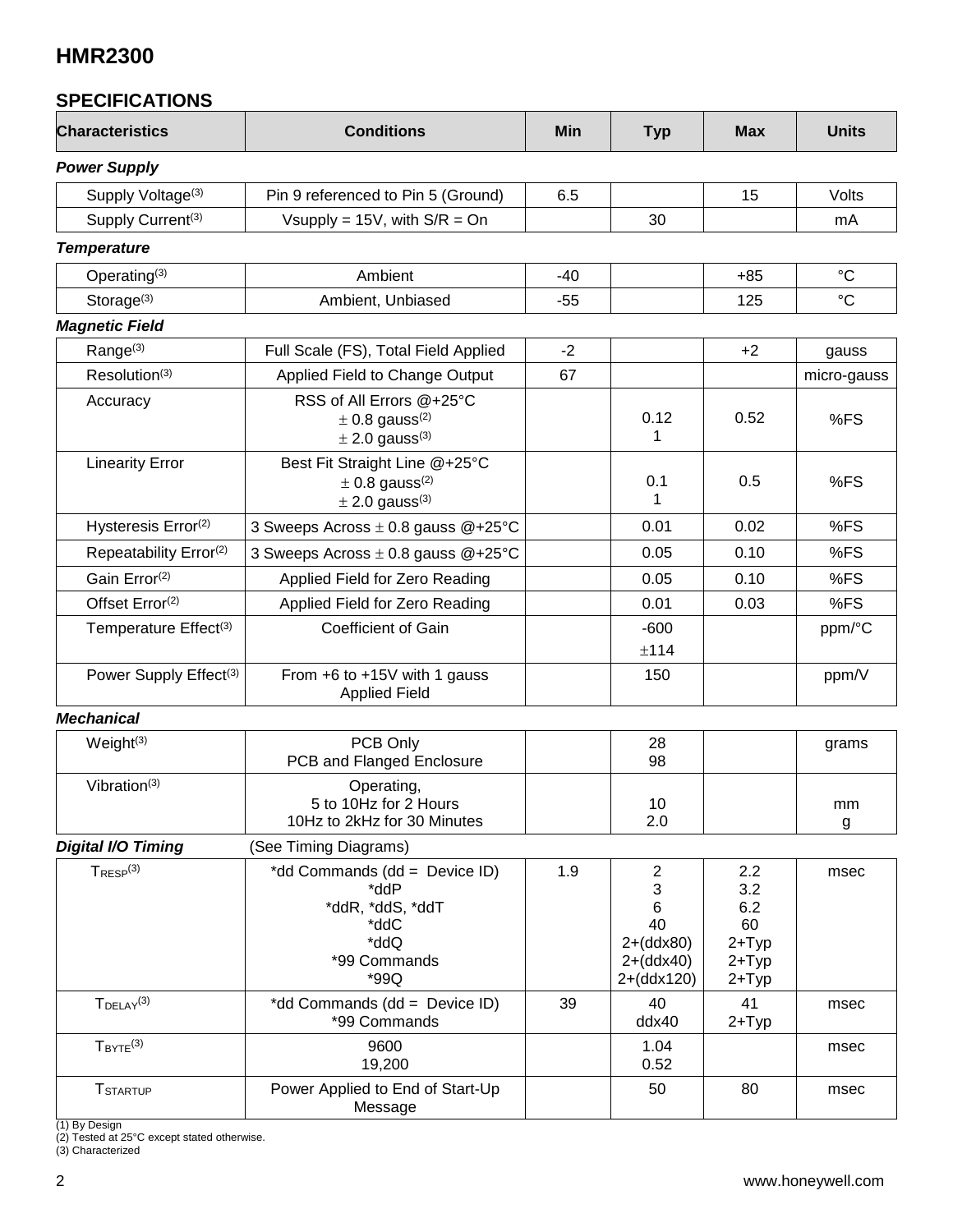### **BLOCK DIAGRAM**



### **RS-232 COMMUNICATIONS** (Timing is Not to Scale)



### **RS-485 COMMUNICATIONS** (Timing is Not to Scale)

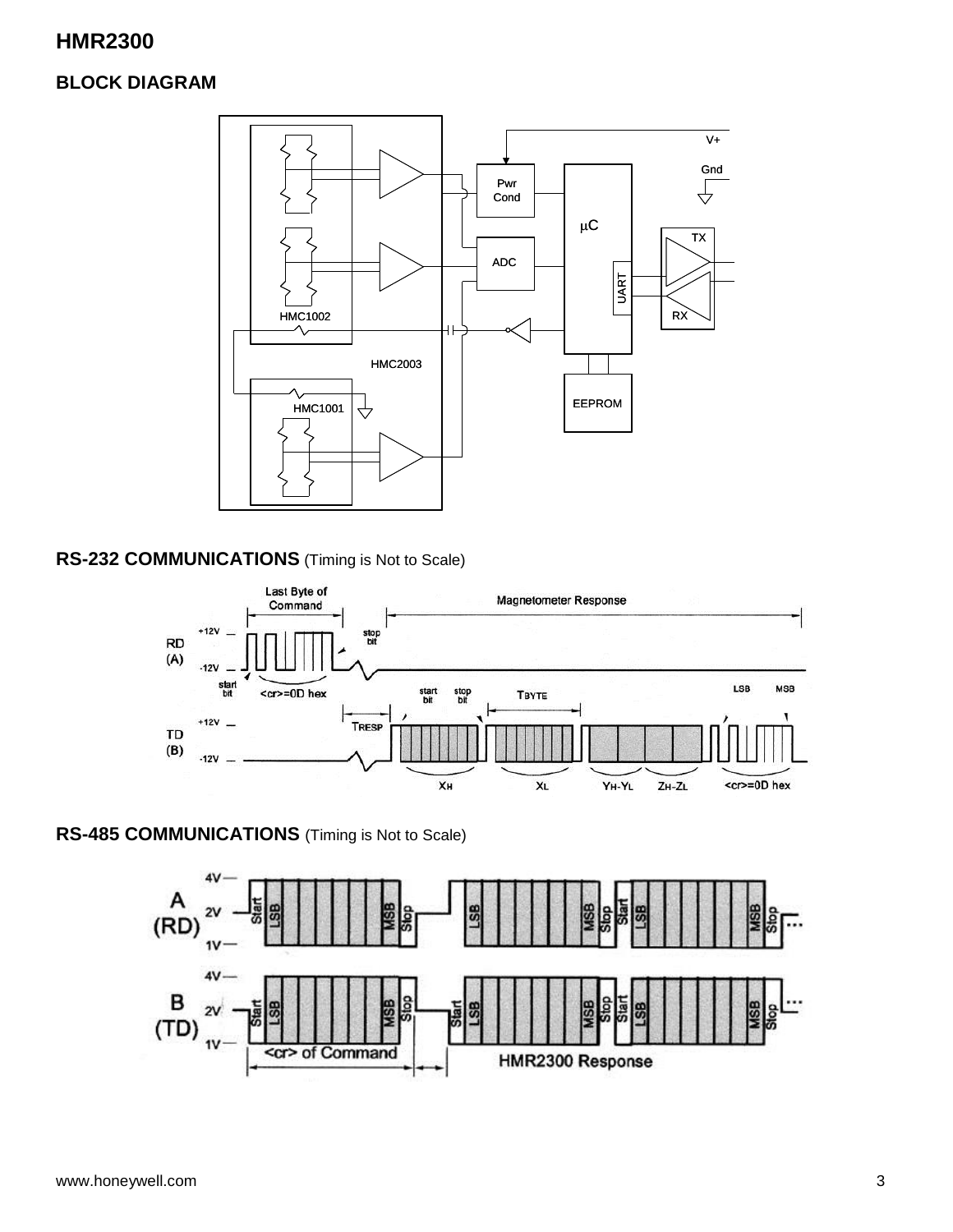### **GLOBAL ADDRESS (\*99) DELAY** (Timing is Not to Scale)



### **PIN CONFIGURATION**

| <b>Pin Number</b> | <b>Pin Name</b> | <b>Description</b>                            |
|-------------------|-----------------|-----------------------------------------------|
|                   | NC.             | No Connection                                 |
| 2                 | TD              | Transmit Data, RS-485 (B+)                    |
| 3                 | <b>RD</b>       | Receive Data, RS-485 (A-)                     |
| 4                 | NC.             | No Connection                                 |
| 5                 | GND             | Power and Signal Ground                       |
| 6                 | NC.             | No User Connection (factory X offset strap +) |
|                   | NC.             | No User Connection (factory Y offset strap +) |
| 8                 | <b>NC</b>       | No User Connection (factory Z offset strap +) |
| 9                 | V+              | Unregulated Power Input (+6 to +15 VDC)       |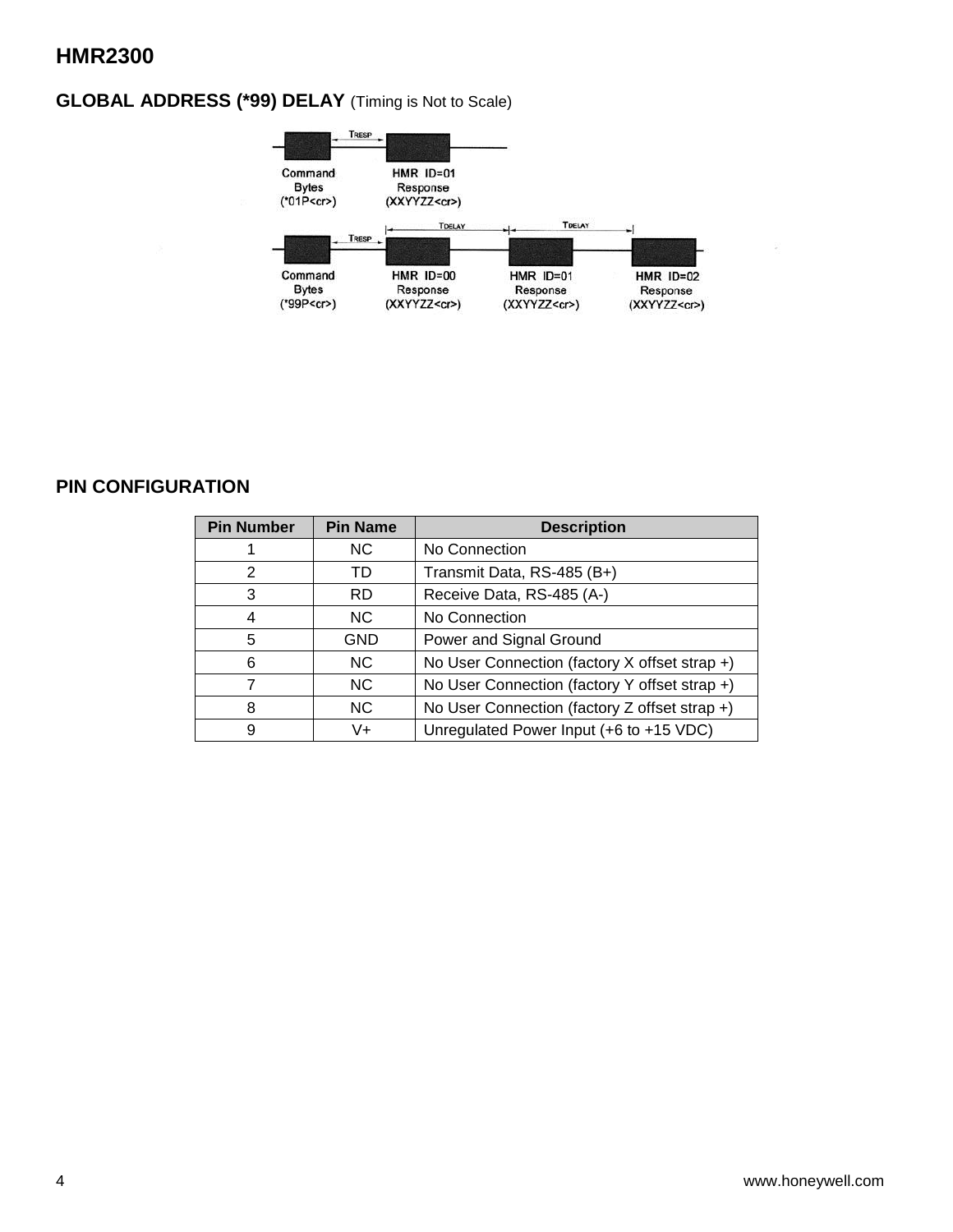### PCB DIMENSIONS AND PINOUT (Connector Not Shown for Clarity)



**Top View**



**Side View**

### **CASE DIMENSIONS**

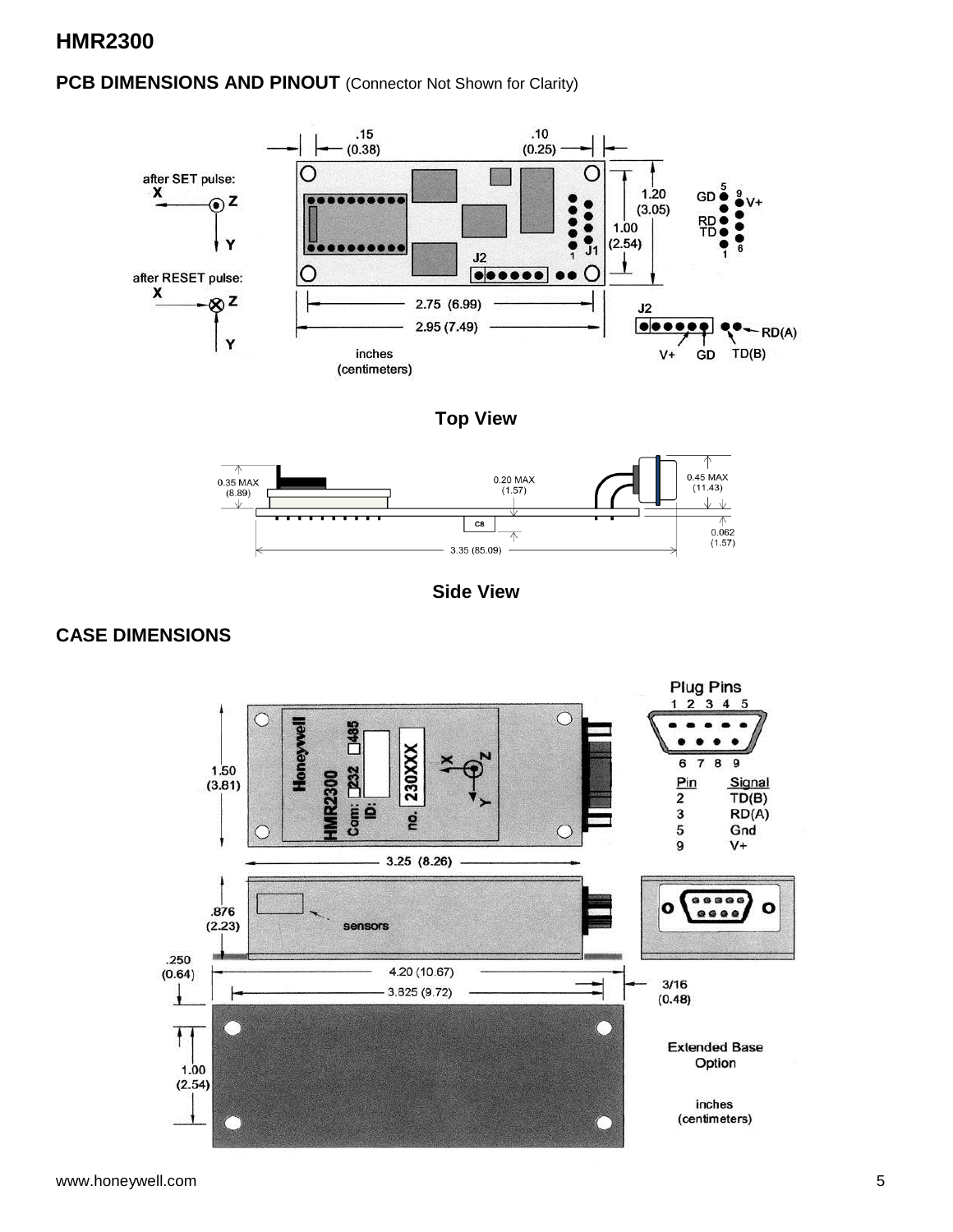### **RS-232 UNBALANCED I/O INTERCONNECTS**



### **RS-485 BALANCED I/O INTERCONNECTS**

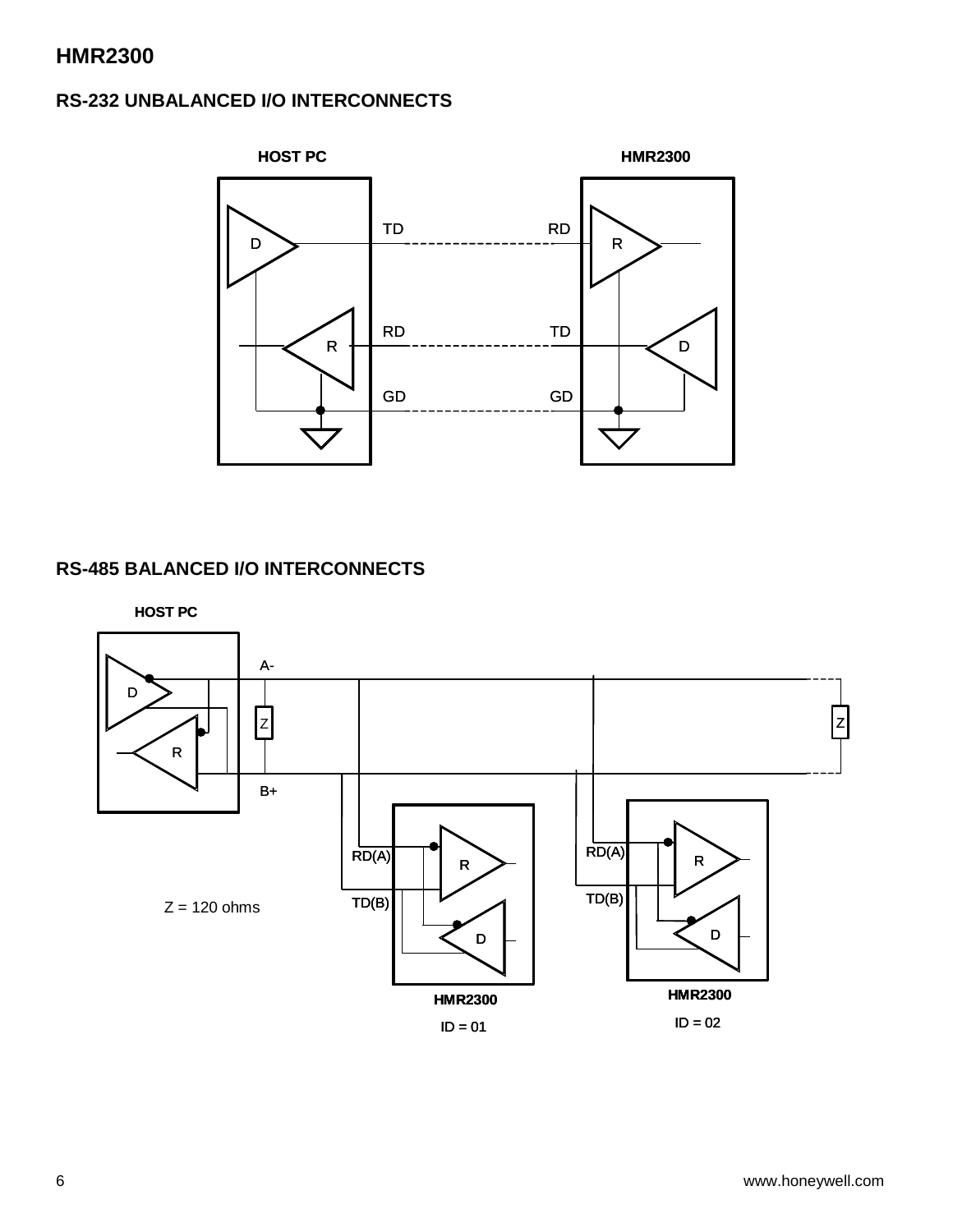### **DATA COMMUNICATIONS**

The RS-232 signals are single-ended undirectional levels that are sent received simultaneously (full duplex). One signal is from the host personal computer (PC) transmit (TD) to the HMR2300 receive (RD) data line, and the other is from the HMR2300 TD to the PC RD data line. When a logic one is sent, either the TD or RD line will drive to about +6 Volts referenced to ground. For a logic zero, the TD or RD line will drive to about -6 Volts below ground. Since the signals are transmitted and dependent on an absolute voltage level, this limits the distance of transmission due to line noise and signal to about 60 feet.

When using RS-485, the signals are balanced differential transmissions sharing the same lines (half-duplex). This means that logic one the transmitting end will drive the B line at least 1.5 Volts higher than the A line. For a logic zero, the transmitting end will drive the B line at least 1.5 Volts lower than the A line. Since the signals are transmitted as difference voltage level, these signals can withstand high noise environments or over very long distances where line loss may be a problem; up to 4000 feet. Note that long RS-485 lines should be terminated at both ends with 120-ohm resistors.

Another precaution on RS-485 operation is that when the HMR2300 is in a continuous output mode of operation, the host PC may have to send repeated escape and carriage return bytes to stop the stream of output data. If the host can detect a recieved carriage return byte (0D hex), and immediately send the escape-carriage return bytes; then a systematic stop of continuous output is likely. If manually sent, beware that the half-duplex nature of the interface corrupt the HMR2300 outbound data while attempting to get the stop command interleaved between the data.

As noted by the Digital I/O timing specification and Figure 3, the HMR2300 has a delayed response feature based on the programmed device ID in response to global address commands (\*99….<cr>). Each HMR2300 will take its turn responding so that units do not transmit simultaneously (no contension). These delays also apply to the RS-232 interface versions of the HMR2300.

### **COMMAND SUMMARY**

#### **WRITE ENABLE**

Many of the HMR2300 commands require that a Write Enable command be sent before they will execute. If there is an "X" in the WE column of the COMMAND INPUTS table below, the command requires a Write Enable.

| <b>Command</b> | $WE_{(1)}$ | Inputs <sub>(2)</sub> | Response <sub>(3)</sub> | <b>Bytes</b> | <b>Description</b>                                                                                            |
|----------------|------------|-----------------------|-------------------------|--------------|---------------------------------------------------------------------------------------------------------------|
| Write Enable   |            | *ddWE                 | OK-                     |              | Activate a Write Enable. This is required before commands:<br>Set Device ID, Baud Rate, and Store Parameters. |

#### **DEVICE ID**

The Device ID command (\*ddID=nn) will change the HMR2300 ID number. A Write Enable command is required before the device ID can be changed. This is required for RS-485 operation when more than one HMR2300 is on a network. A Device  $ID = 99$  is universal and will simultaneously talk to all units on a network.

| Command   | $WE_{(1)}$ | Inputs <sub>(2)</sub> | Response <sub>(3)</sub> | <b>Bytes</b> | <b>Description</b>                  |
|-----------|------------|-----------------------|-------------------------|--------------|-------------------------------------|
|           |            | $*99$ ID              | $ID = nn -$             |              | Read Device ID (Default = $00$ )    |
| Device ID | ,,         | *ddID=nn              | ОК¬                     |              | Set Device ID Where $nn = 00$ to 98 |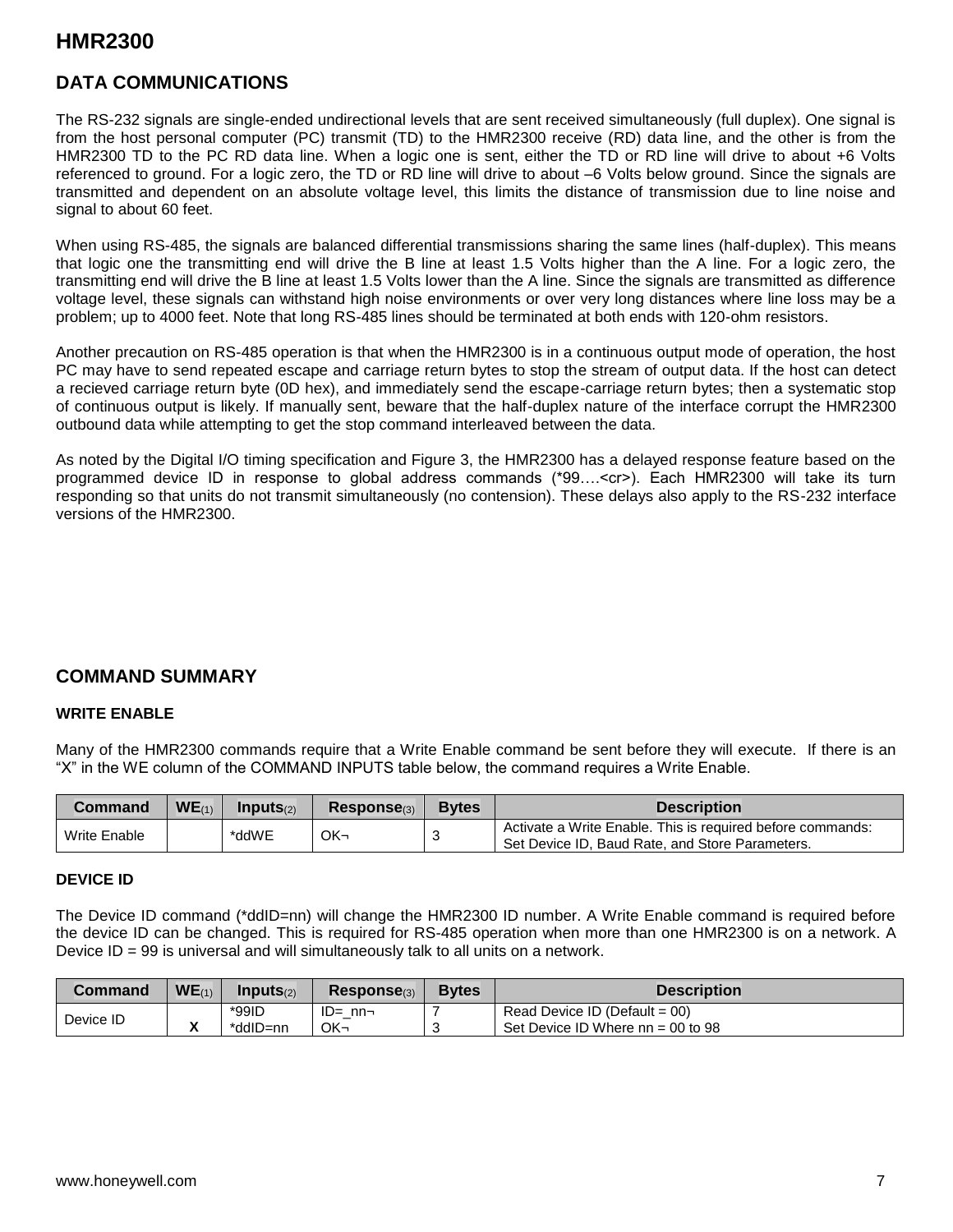#### **COMMAND INPUTS**

A simple command set is used to communicate with the HMR2300. These commands can be automated; or typed in realtime while running communication software programs, such a windows hyperterminal.

| <b>Command</b>             | $WE_{(1)}$                                         | Inputs $(2)$            | Response(3)                                                            | <b>Bytes</b>             | <b>Description</b>                                                                                                                         |
|----------------------------|----------------------------------------------------|-------------------------|------------------------------------------------------------------------|--------------------------|--------------------------------------------------------------------------------------------------------------------------------------------|
| Format                     | X<br>X                                             | *ddA<br>*ddB            | ASCII_ON¬<br>BINARY_ON¬                                                | 9<br>10                  | ASCII - Output Readings in BCD ASCII Format (Default)<br>Binary - Output Readings in Signed 16-bit Bianary Format                          |
| Output                     |                                                    | *ddP<br>*ddC<br>Esc     | $\{x, y, z$ reading}<br>$\{x, y, z \text{ stream}\}$<br>{stream stops} | 7 or 28<br>$\cdots$<br>0 | P = Polled - Output a Single Sample (Default)<br>C = Continuous - Output Readings at Sample Rate<br>Escape Key - Stops Continuous Readings |
| Sample Rate                |                                                    | *ddR=nnn                | OK-                                                                    | 3                        | Set Sample Rate to nnn Where:<br>Nnn = 10, 20, 25, 30, 40, 50, 60, 100, 123, or 154<br>Samples/sec (Default = 20)                          |
| Set/Reset<br>Mode          | X<br>X<br>X                                        | *ddTN<br>*ddTF<br>*ddT  | S/R_ON-<br>S/R_OFF¬<br>{Toggle}                                        | 7<br>8<br>7 or 8         | $S/R$ Mode: TN - ON = Auto S/R Pulses (Default)<br>$TF - OFF = Manual S/R Pulses$<br>*ddT Toggles Command (Default = On)                   |
| Set/Reset<br>Pulse         |                                                    | *dd]S<br>*dd]R<br>*dd]  | SET-<br>RST-<br>{Toggle}                                               | 4<br>4<br>4              | ] Character - Single S/R: [S -> SET = Set Pulse<br>$IR - > RST = Reset$ Pulse<br>Toggle Alternates Between Set and Reset Pulse             |
| <b>Baud Rate</b>           | X<br>X                                             | *99!BR=S<br>*99!BR=F    | OK-<br>BAUD_9600-<br>OK-<br>BAUD=_19,200-                              | 14<br>14                 | Set Baud Rate to 9600 bps (Default)<br>Set Baud Rate to 19,200 bps<br>(8 bits, no parity, 1 stop bit)                                      |
| Zero Reading               | $\overline{\mathbf{x}}$<br>$\pmb{\mathsf{X}}$<br>χ | *ddZN<br>*ddZF<br>*ddZR | ZERO_ON¬<br>ZERO_OFF¬<br>{Toggle}                                      | 8<br>9<br>8 or 9         | Zero Reading Will Store and Use Current as a Negative Offset<br>so That the Output Reads Zero Field<br>*ddZR Toggles Command               |
| Average<br>Readings        | $\overline{\mathbf{X}}$<br>X<br>X                  | *ddVN<br>*ddVF<br>*ddV  | AVG ON-<br>AVG_OFF¬<br>{Toggle}                                        | 7<br>8<br>7 or 8         | The Average Reading for the Current Sample X(N) is:<br>$Xavg = X(N)/2 + X(N-1)/4 + X(N-2)/8 + X(N-3)/16 + $<br>*ddV Toggles Command        |
| Re-Enter<br>Response       | $\pmb{\mathsf{X}}$<br>X                            | *ddY<br>*ddN            | OK-<br>OK-                                                             | 3<br>3                   | Turn the "Re-Enter" Error Response ON (*ddY) or OFF (*ddN).<br>OFF is Recommended for RS-485 (Default = ON)                                |
| Query Setup                |                                                    | *ddQ                    | {See Desc.}                                                            | 62-72                    | Read Setup Parameters. Default: ASCII, POLLED, S/R ON,<br>ZERO OFF, AVG OFF, R ON, ID=00, 20 sps                                           |
| Default<br>Settings        | X                                                  | *ddD                    | OK-<br>BAUD=_9600¬                                                     | 14                       | Change All Command Parameter Settings to Factory Default<br>Values                                                                         |
| Restore<br>Settings        | X                                                  | *ddRST                  | OK <sub>7</sub><br>BAUD=_9600¬<br>or<br>BAUD=_19,200¬                  | 14<br>16                 | Change All Command Parameter Settings to the Last User<br>Stored Values in the EEPROM                                                      |
| Serial Number              |                                                    | $*$ dd#                 | SER#_nnnn¬                                                             | 22                       | Output the HMR2300 Serial Number                                                                                                           |
| Software<br>Version        |                                                    | *ddF                    | S/W_vers:_<br>$nnnn-$                                                  | 27                       | Output the HMR2300 Software Version Number                                                                                                 |
| Hardware<br>Version        |                                                    | *ddH                    | H/W_vers:_<br>$nnnn-$                                                  | 19                       | Output the HMR2300 Hardware Version Number                                                                                                 |
| <b>Store</b><br>Parameters | X                                                  | *ddSP                   | DONE-<br>OK-                                                           | 8                        | This writes all parameter settings to EEPROM. These values will<br>be automatically restored upon power-up.                                |
| Too Many<br>Characters     |                                                    | Wrong<br>Entry          | Re-enter-                                                              | 9                        | A command was not entered properly or 10 characters were<br>typed after an asterisk (*) and before a <cr>.</cr>                            |
| Missing WE<br>Entry        |                                                    | Write<br>Enable Off     | WE_OFF-                                                                | 7                        | This error response indicates that this instruction requires a write<br>enable command immediately before it.                              |

(1) An "X" is this column means that the following command requires a Write Enable before it will execute.<br>(2) All inputs must be followed by a <cr> carriage return, or Enter, key. Either upper or lower case letters m

All inputs must be followed by a <cr> carriage return, or Enter, key. Either upper or lower case letters may be used. The device ID (dd) is a decimal number between 00 and 99. Device ID = 99 is a global address for all units.

(3) The "¬" symbol is a carriage return (hex 0D). The "\_" sign is a space (hex 20). The output response will be delayed from the end of the carriage return of the input string by 2 msec (typ.), unless the command sent as a global device ID = 99.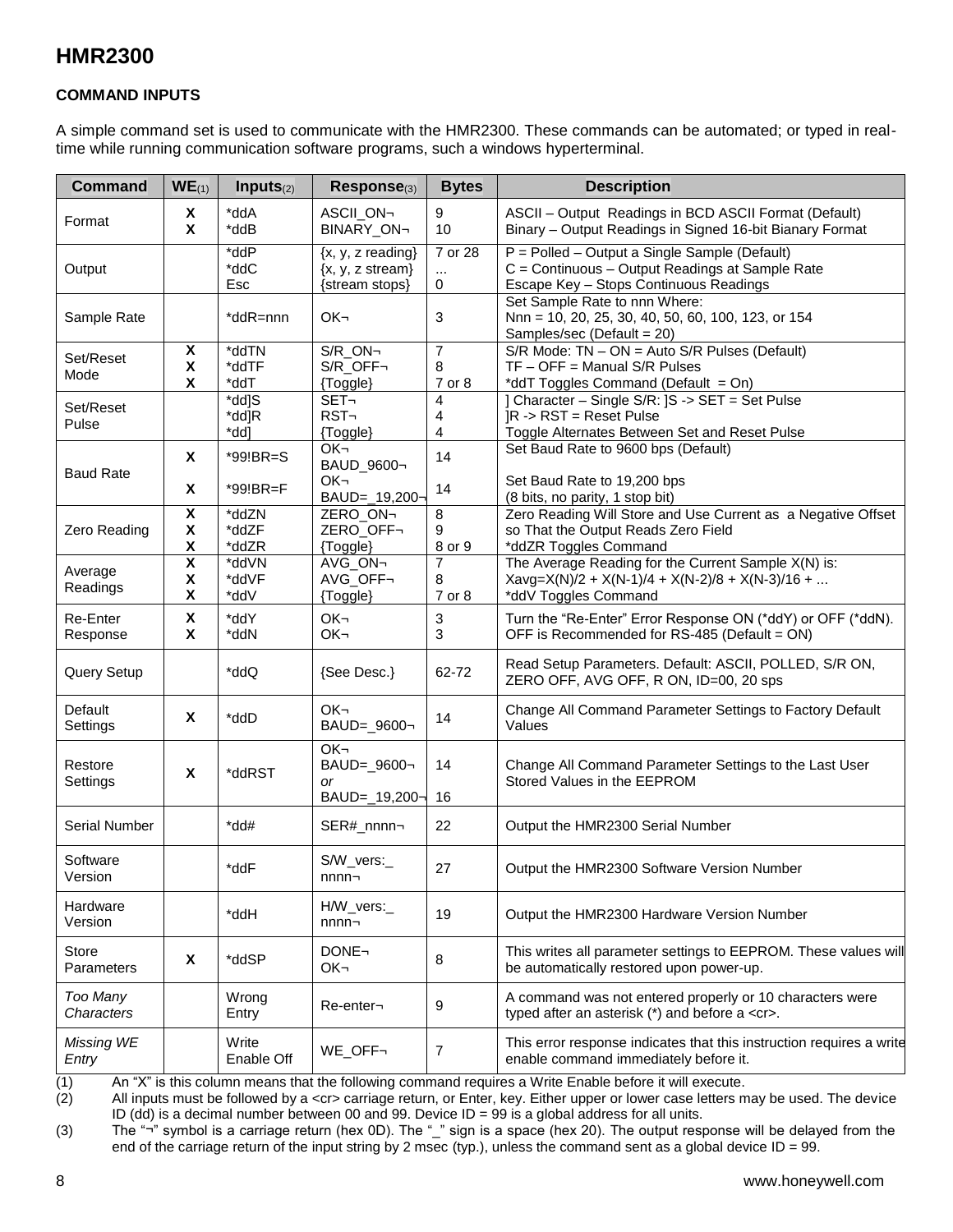### **DATA FORMATS**

The HMR2300 transmits each X, Y, and Z axis as a 16-bit value. The output data format can be either 16-bit signed binary (sign plus 15 bits) or a binary coded decimal (BCD) ASCII characters. The command \*ddA will select the ASCII format and \*ddB will select the binary format.

The order of ouput for the binary format is Xhi, Xlo, Yhi, Ylo, Zhi, Zlo. The binary format is more efficient for a computer to interpret since only 7 bytes are transmitted. The BCD ASCII format is easiest for user interpretation but requires 28 bytes per reading. There are limitations on the output sample rate (see table below) based on the format and baud rate selected. Examples of both binary and BCD ASCII outputs are shown below for field values between  $\pm 2$  gauss.

| <b>Field</b> | <b>BCD ASCII</b> |                  | <b>Binary Value (Hex)</b> |
|--------------|------------------|------------------|---------------------------|
| (gauss)      | <b>Value</b>     | <b>High Byte</b> | <b>Low Byte</b>           |
| $+2.0$       | 30,000           | 75               | 30                        |
| $+1.5$       | 22,500           | 57               | E <sub>4</sub>            |
| $+1.0$       | 15,000           | 3A               | 98                        |
| $+0.5$       | 7,500            | 1D               | 4C                        |
| 0.0          | 00               | 00               | 00                        |
| $-0.5$       | $-7,500$         | E <sub>2</sub>   | B4                        |
| $-1.0$       | $-15,000$        | C <sub>3</sub>   | 74                        |
| $-1.5$       | $-22,500$        | A <sub>8</sub>   | 1 <sub>C</sub>            |
| $-2.0$       | $-30,000$        | 8A               | D0                        |

#### **Binary Format:** 7 Bytes

 $X_H$  |  $X_L$  |  $Y_H$  |  $Y_L$  |  $Z_H$  |  $Z_L$  | <cr>

 $X_H$  = Signed Byte, X axis  $X_L$  = Low Byte, X axis  $<$ cr> = Carriage Return (Enter key), Hex Code = 0D

#### **ASCII Format:** 28 Bytes

SN | X1 | X2 | CM | X3 | X4 | X5 | SP | SP | SN | Y1 | Y2 | CM | Y3 | Y4 | Y5 | SP | SP | SN | Z1 | Z2 | CM | Z3 | Z4 | Z5 | SP  $|$  SP  $|<$ cr $>$ 

The ASCII characters will be readable on a monitor as sign decimal numbers. This format is best when the user is interpreting the readings.

#### **PARAMETER SELECTION VERSUS OUTPUT SAMPLE RATE**

| <b>Sample</b> |            | <b>ASCII</b> | <b>Binary</b> |            | $f_{3dB}$ | <b>Notch</b> | <b>Command Input</b>  |
|---------------|------------|--------------|---------------|------------|-----------|--------------|-----------------------|
| Rate<br>(sps) | 9600       | 19,200       | 9600          | 19,200     | (Hz)      | (Hz)         | Rate – min.<br>(msec) |
| 10            | <b>ves</b> | ves          | ves           | ves        | 17        | 50/60        | 20                    |
| 20            | ves        | ves          | ves           | ves        | 17        | 50/60        | 20                    |
| 25            | ves        | ves          | ves           | ves        | 21        | 63/75        | 16                    |
| 30            | ves        | ves          | ves           | <b>ves</b> | 26        | 75/90        | 14                    |
| 40            | no         | ves          | ves           | ves        | 34        | 100/120      | 10                    |
| 50            | no         | ves          | ves           | ves        | 42        | 125/150      | 8                     |
| 60            | no         | no           | ves           | ves        | 51        | 150/180      | 7                     |
| 100           | no         | no           | ves           | <b>ves</b> | 85        | 250/300      | 4                     |
| 123           | no         | no           | no            | <b>ves</b> | 104       | 308/369      | 3.5                   |
| 154           | no         | no           | no            | <b>ves</b> | 131       | 385/462      | 3                     |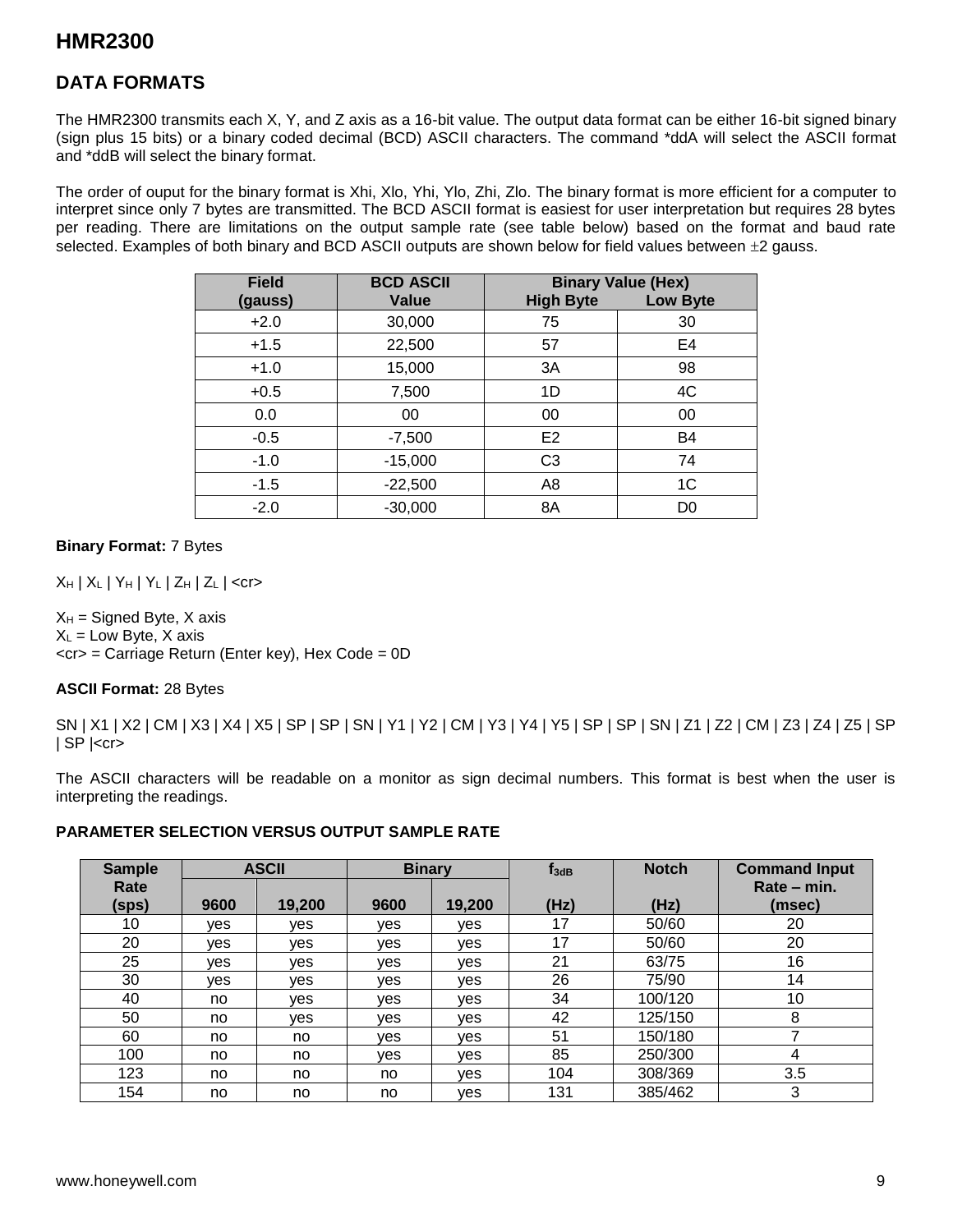#### **DEVICE ID**

The Device ID command (\*ddID=nn) will change the HMR2300 ID number. A Write Enable (\*ddWE) command is required before the device ID can be changed. This is required for RS-485 operation when more than one HMR2300 is on a network. A Device ID = 99 is universal and will simultaneously talk to all units on a network.

#### **BAUD RATE COMMAND**

The Baud Rate command (\*dd!BR=F or S) will change the HMR2300 baud rate to either fast (19,200 baud) or slow (9600 baud). A Write Enable (\*ddWE) command is required before the baud rate can be changed. The last response after this command has been accepted will be either BAUD=9600 or BAUD=19,200. This will indicate to the user to change to the identified new baud rate before communications can resume.

#### **ZERO READING COMMAND**

The Zero Reading command (\*ddZN) will take a magnetic reading and store it in the HMR2300's microcontroller. This value will be subtracted from subsequent readings as an offset. The zero reading will be terminated with another command input(\*ddZF) or a power down condition. This feature is useful for setting a reference attitude or nulling the earth's field before anomaly detection.

#### **SET/RESET AND AVERAGE COMMANDS**

The set-reset function generates a current/magnetic field pulse to each sensor to realign the permalloy thin film magnetization. This yields the maximum output sensitivity for magnetic sensing. This pulse is generated inside the HMR2300 and consumes less than 1mA typically. The Set/Reset Mode command (\*ddTN or \*ddT) activates an internal switching circuit that flips the current in a "Set" and "Reset" condition. This cancels out any temperature drift effects and ensures the sensors are operating in their most sensitive region.

Fluctuations in the magnetic readings can be reduced by using the Average Readings commands (\*ddVN or \*ddV). These commands provide a low pass filter effect on the output readings that reduces noise due to Set/Reset switching and other environmental magnetic effects. The two figures below show the average readings effect for step and impulse responses.

Switching the set-reset state is not required to sense magnetic fields. A single Set (or Reset) pulse will maximize the output sensitivity and it will stay that way for months or years. To turn off the internal switching, enter the command \*ddTF or \*ddT. In this state the sensors are either in a Set or Reset mode. If the HMR2300 is exposed to a large magnetic field (>10 gauss), then another set pulse is required to maximize output sensitivity.

In the Set mode, the direction of the sensitive axis' are shown on the enclosure label and the board dimensions figure. In the Reset mode, the sensitive field directions are opposite to those shown. By typing \*dd], the user can manually activate a Set or Reset pulse. The S/R pulse commands can be used the continuous read mode to flip between a Set and Reset state. Note that the first three readings immediately after these commands will be invalid due to the uncertainty of the current pulse to the sensor sample time.



#### **DEFAULT AND RESTORE COMMANDS**

The Defaut Settings command (\*ddD) will force the HMR2300 to all the default parameters. This will not be a permanent change unless a Store Parameter command (\*ddSP) is issued after the Write Enable command. The Restore Settings command (\*ddRST) will force the HMR2300 to all the stored parameters in the EEPROM.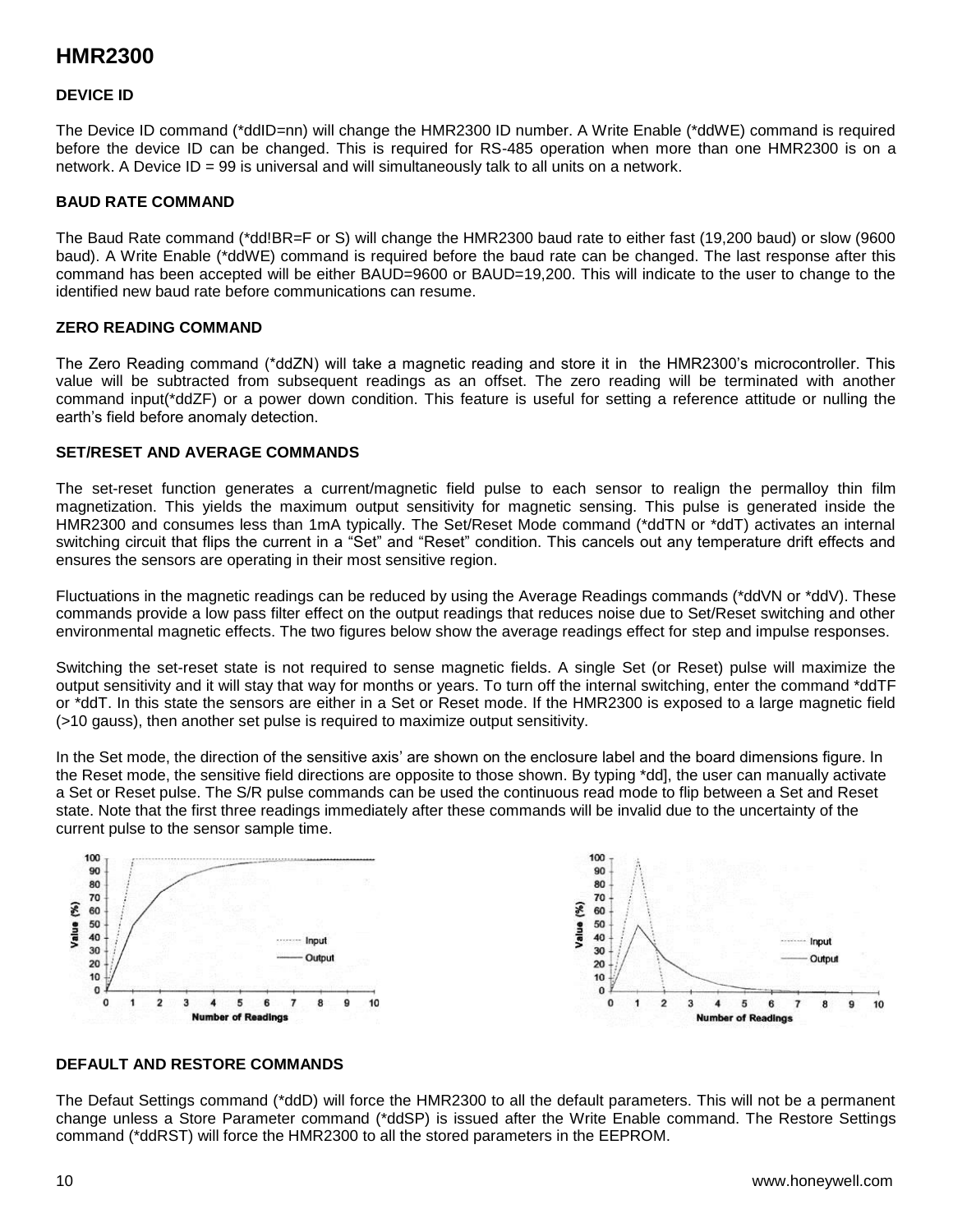#### **OUTPUT SAMPLE RATES**

The sample rate can be varied from 10 samples per second (sps) to 154 sps using the \*ddR=nnn command. Each sample contains an X, Y, and Z reading and can be outputted in either 16-bit signed binary or binary coded decimal (BCD) ASCII. The ASCII format shows the standard numeric characters displayed on the host computer display. Some sample rates may have restrictions on the format and baud rate used, due to transmission time constraints.

There are 7 Bytes transmitted for every reading binary format and 28 Bytes per reading in ASCII format. Transmission times for 9600 baud are about 1 msec/Byte and for 19,200 baud are about 0.5msec/Byte. The combinations of format and and baud rate selections are shown in the above Table. The default setting of ASCII format and 9600 baud will only transmit correctly up to 30 sps. Note the HMR2300 will output a higher data settings, but the readings may be incorrect and will be at alower output rate than selected.

For higher sample rates (>60 sps), it is advised that host computer settings for the terminal preferences be set so a line feed <lf> is not appended to the sent commands. This slows down the reception of data, and it will not be able to keep up with the incoming data stream.

#### **INPUT SIGNAL ATTENUATION**

Magnetic signals being measured will be attenuated based on the sample rate selected. The bandwidth, defined by the 3dB point, is shown in the above Table for each sample rate. The default rate of 20 sps has a bandwidth of 17Hz. The digital filter inside the HMR2300 is the combination of a comb filter and a low pass filter. This provides a linear phase response with a transfer function that has zeros in it.

When the 10 or 20 sps rate is used, the zeros are at the line frequencies of 50 and 60 Hz. These zeros provide better than 125 dB rejection. All multiples of the zeros extend throughout the transfer function. For example, the 10 and 20 sps rate has zeros at 50, 60, 100, 120, 150, 180, ... Hz. The multiples of the zeros apply to all the sample rates against the stated notch frequencies in the above Table.

#### **COMMAND INPUT RATE**

The HMR2300 limits how fast the command bytes can be recieved based on the sample rate selected. The above Table shows the minimum time between command bytes for the HMR2300 to correctly read them. This is usually not a problem when the user is typing the commands from the host computer. The problem could arise from an application program outputting command bytes too quickly.

#### **CIRCUIT DESCRIPTION**

The HMR2200 Smart Digital Magnetometer contains all the basic sensors and electronics to provide digital indication of magnetic field strength and direction. The HMR2300 has all three axis of magnetic sensors on the far end of the printed circuit board, away from the J1 and J2 connector interfaces. The HMR2300 uses the circuit board mounting holes or the enclosure surfaces as the reference mechanical directions. The complete HMR2300 PCB assembly consists of a mother board, daughter board, and the 9-pin D-connector (J1).

The HMR2300 circuit starts with Honeywell HMC2003 3-Axis Magnetic Sensor Hybrid to provide X, Y, and Z axis magnetic sensing of the earth's field. The HMC2003 contains the AMR sensing bridge elements, a constant current source bridge supply, three precision instrumentation amplifiers, and factory hand-selected trim resistors optimized for performance for magnetic field gain and offset. The HMC2003 is a daughter board that plugs into the HMC2300 motherboard, and the hybrid analog voltages from each axis is into analog multiplexors and then into three 16-bit Analog to Digital Converters (ADCs) for digitization. No calibration is necessary as the HMC2003 hybrid contains all the compensation for the sensors, and the set/reset routine handles the temperature drift corrections. A microcontroller integrated circuit receives the digitized magnetic field values (readings) by periodically querying the ADCs and performs any offset corrections. This microcontroller also performs the external serial data interface and other housekeeping functions. An onboard EEPROM integrated circuit is employed to retain necessary setup variables for best performance.

The power supply for the HMR2300 circuit is regulated +5 volt design (LM2931M) with series polarity power inputs diodes in case of accidental polarity reversal. A charge pump circuit is used to boost the regulated voltage for the set/reset pulse function going to the set/reset straps onboard the HMC2003. Transient protection absorbers are placed on the TD, RD, and V+ connections to J1.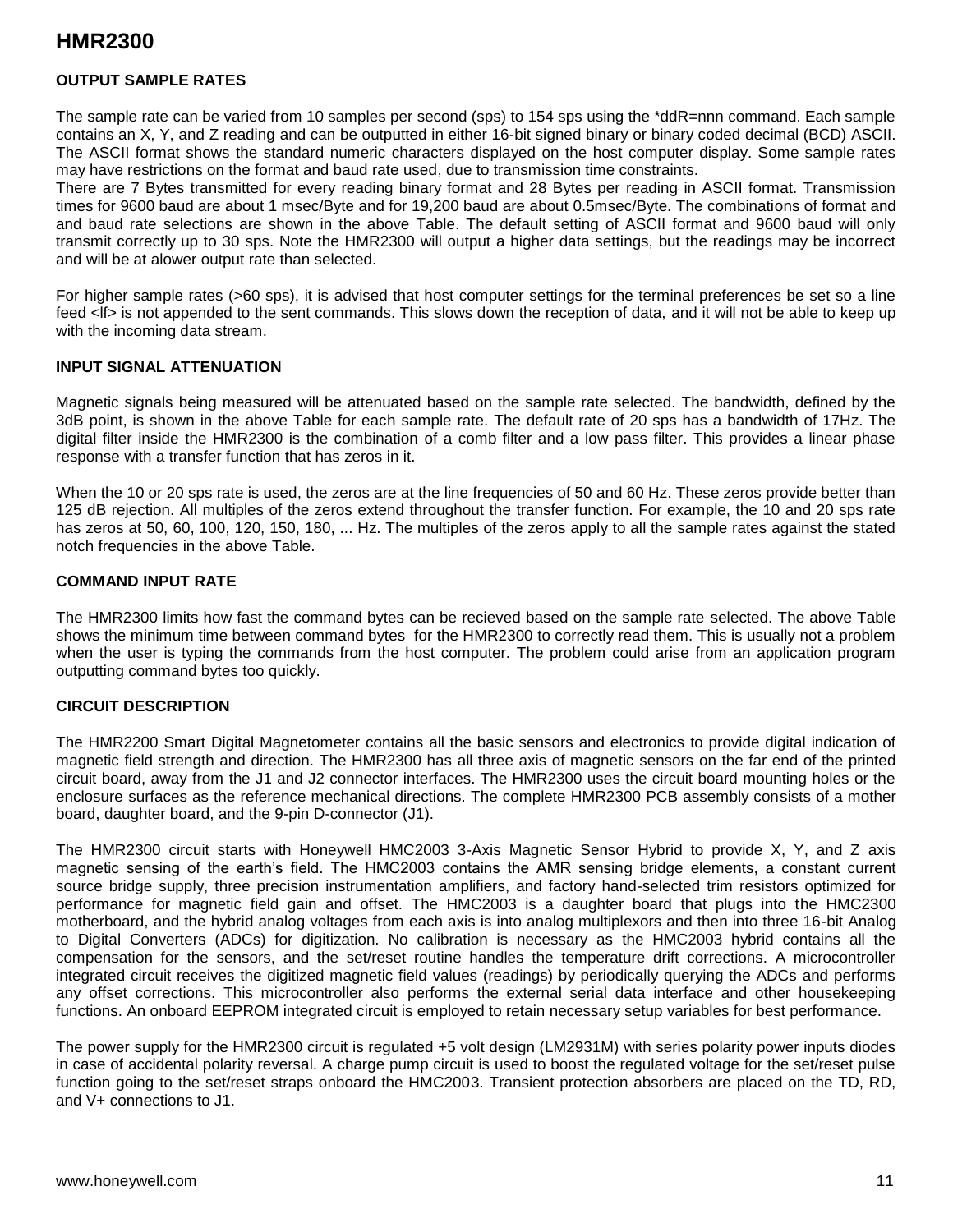### **APPLICATIONS PRECAUTIONS**

Several precautions should be observed when using magnetometers in general:

- The presence of ferrous materials, such as nickel, iron, steel, and cobalt near the magnetometer will create disturbances in the earth's magnetic field that will distort the X, Y, and Z field measurements.
- The presence of the earth's magnetic field must be taken into account when measuring other magnetic fields.
- The variance of the earth's magnetic field must be accounted for in different parts of the world. Differences in the earth's field are quite dramatic between North America, South America and the Equator region.
- Perming effects on the HMR2300 circuit board need to be taken into account. If the HMR2300 is exposed to fields greater than 10 gauss, then it is recommended that the enclosure/circuit boards be degaussed for highest sensitivity and resolution. A possible result of perming is a high zero-field output indication that exceeds specification limits. Degaussing wands are readily available from local electronics tool suppliers and are inexpensive. Severe field offset values could result if not degaussed.

#### **NON-FERROUS MATERIALS**

Materials that do not affect surrounding magnetic fields are: copper, brass, gold, aluminum, some stainless steels, silver, tin, silicon, and most non-metals.

#### **HANDLING PRECAUTIONS**

The HMR2300 Smart Digital Magnetometer measures fields within 2 gauss in magnitude with better than 0.1 milli-gauss resolution. Computer floppy disks (diskettes) store data with field strengths of approximately 10 gauss. This means that the HMR2300 is many times more sensitive than common floppy disks. Please treat the magnetometer with at least the same caution as your diskettes by avoiding motors, CRT video monitors, and magnets. Even though the loss of performance is recoverable, these magnetic sources will interfere with measurements.

### **DEMONSTRATION PCB MODULE KIT**

The HMR2300 Demonstration Kit includes additional hardware and Windows software to form a development kit for with the smart digital magnetometer. This kit includes the HMR2300 PCB and enclosure, serial port cable with attached AC adapter power supply, and demo software plus documentation on a compact disk (CD). The figure below shows the schematic of the serial port cable with integral AC adapter. There will be three rotary switches on the AC adapter. These should be pointed towards the positive (+) polarity, +9 volts, and 120 or 240 VAC; depending your domestic supply of power.